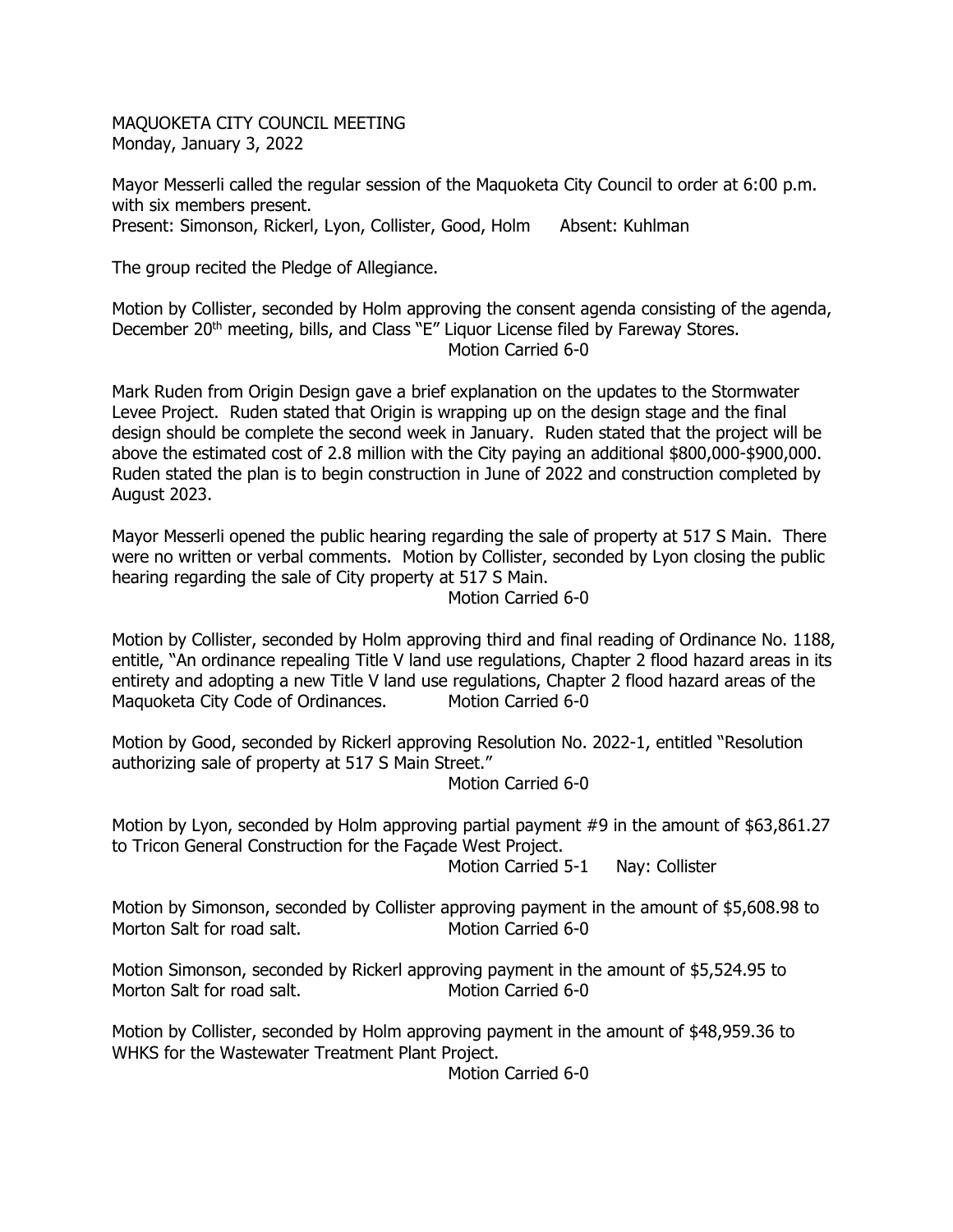Motion by Good, seconded by Rickerl approving payment in the amount of \$16,965.43 for design and inspection engineering work for the HWY 62-64 Water Main Project. Motion Carried 6-0

Motion by Lyon, seconded by Holm approving Resolution No. 2022-2, entitled "Resolution approving the contract for 2021 CDBG Grant Administration to ECIA with payment of \$40,000." Motion Carried 4-2 Nay: Rickerl, Collister

Motion by Good, seconded by Lyon approving architectural contract with 563 Design for Façade East Project. The Collister Motion Carried 5-1 Nay: Collister

Motion by Lyon, seconded by Collister approving payment up to \$11,015.55 to Vessco for emergency chlorine equipment and installation.

Motion Carried 6-0

Motion by Collister, seconded by Lyon approving Resolution No. 2022-3, entitled, "Resolution accepting bids for use of snow removal equipment for 2021/2022 snow season." Motion Carried 6-0

Motion by Collister, seconded by Good approving Resolution No. 2022-4, entitled, "Resolution approving the bid for materials from January 1, 2022 to November 30, 2022." Motion Carried 6-0

Motion by Lyon, seconded by Rickerl approving Resolution No. 2022-5, entitled, "Resolution accepting bids for abatement snow removal."

Motion Carried 6-0

Motion by Collister, seconded by Good approving Resolution No. 2022-6, entitled, "Resolution ratifying tentative agreement with Police Union."

Motion Carried 6-0

Motion by Collister, seconded by Lyon, approving Resolution No. 2022-7, entitled "Resolution approving compensation for all non-union employees effective July 1, 2022 – June 30, 2025." Motion Carried 6-0

Carr stated that all Council members now have a tablet to use and going forward will be getting the Council packets on. Carr stated that we are having staffing issues with Sedona Staffing with the end-point project. Scott Wirth in the Building Department is now helping out to get the end-points completed. Carr stated that the new City Manager, Josh Boldt will be starting on January 11<sup>th</sup>.

Motion by Lyon, seconded by Simonson approving Council Committee appointments. Motion Carried 6-0

Motion by Lyon, seconded by Rickerl appointing Josh Collister Mayor Pro-Tem. Motion Carried 6-0